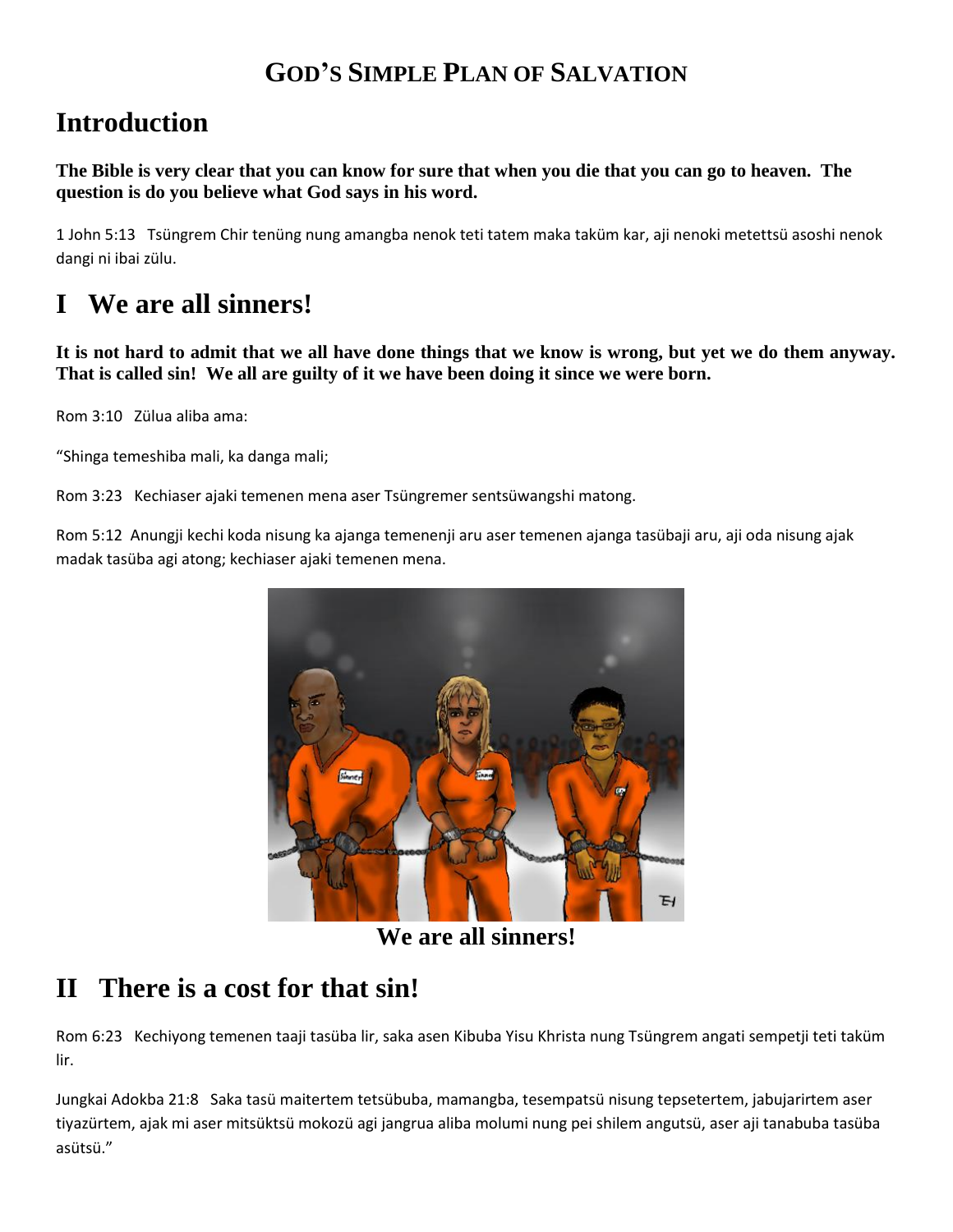Jungkai Adokba 20:11-15 Idangji chuba menden temesüng tulu ka aser iba manung amenba ni angu, pa jakdang nungi alima aser kotak jena ao; aser parnok asoshi talidak joko mangu.

12 Aser chuba menden madangji tasür tulu aser tila ajak noktaka ni angu; aser kakettem lapok, aser tanga kaket koba taküm kaket lir aji lapok. Aser item kaket nung zülua aliba ama, tasürtem pei mapa amato o bendang.

13 Tzüyimtemi pei dak aliba tasürtem bendanga agütsü, aser tasüba aser asüyimi pei dak aliba tasürtem bendanga agütsü; aser nisung shia pei mapa amato o bendang.

- 14 Idangji tasüba aser asüyimji molumi nung enok. Iba ya tanabuba tasüba, oda mi kangla.
- 15 Aser kar taküm kaket nung zülua mungura, pa molumi nung puoktsü.

## **III Christ died for our sins.**

Rom 5:6 Kechiyong asenok ano tashi mait alidang, tetemsü mapang nung temenenpur asoshi Khrista asü.

Rom 5:8 Saka asenok ano menenpurtem alidang asenok asoshi Tsüngrem temeim kodaka ali aji sayur. Khrista asenok asoshi asü.

Rom 14:9 Kechiyong tasür o taküm alir na madak Kibuba akümtsü Khrista asü aser shia aru.

Rom 6:23 Kechiyong temenen taaji tasüba lir, saka asen Kibuba Yisu Khrista nung Tsüngrem angati sempetji teti taküm lir.



**Christ died for sinners!**

## **IV Salvation is a free gift, not by good works. You must take God's word for it, and trust Jesus alone!**

Salvation is trusting and receiving Jesus Christ as your Savior. It's trusting in the fact that Jesus Christ died on the cross of Calvary to pay for your sins! It's realizing there is absolutely nothing whatsoever you can do to save yourself and *completely* trusting in Jesus Christ to save you! It's not any church that saves. It's not any baptism, not good works, not sacraments, not repenting, not praying through, not living a good life — IT'S NOT ANYTHING YOU CAN DO!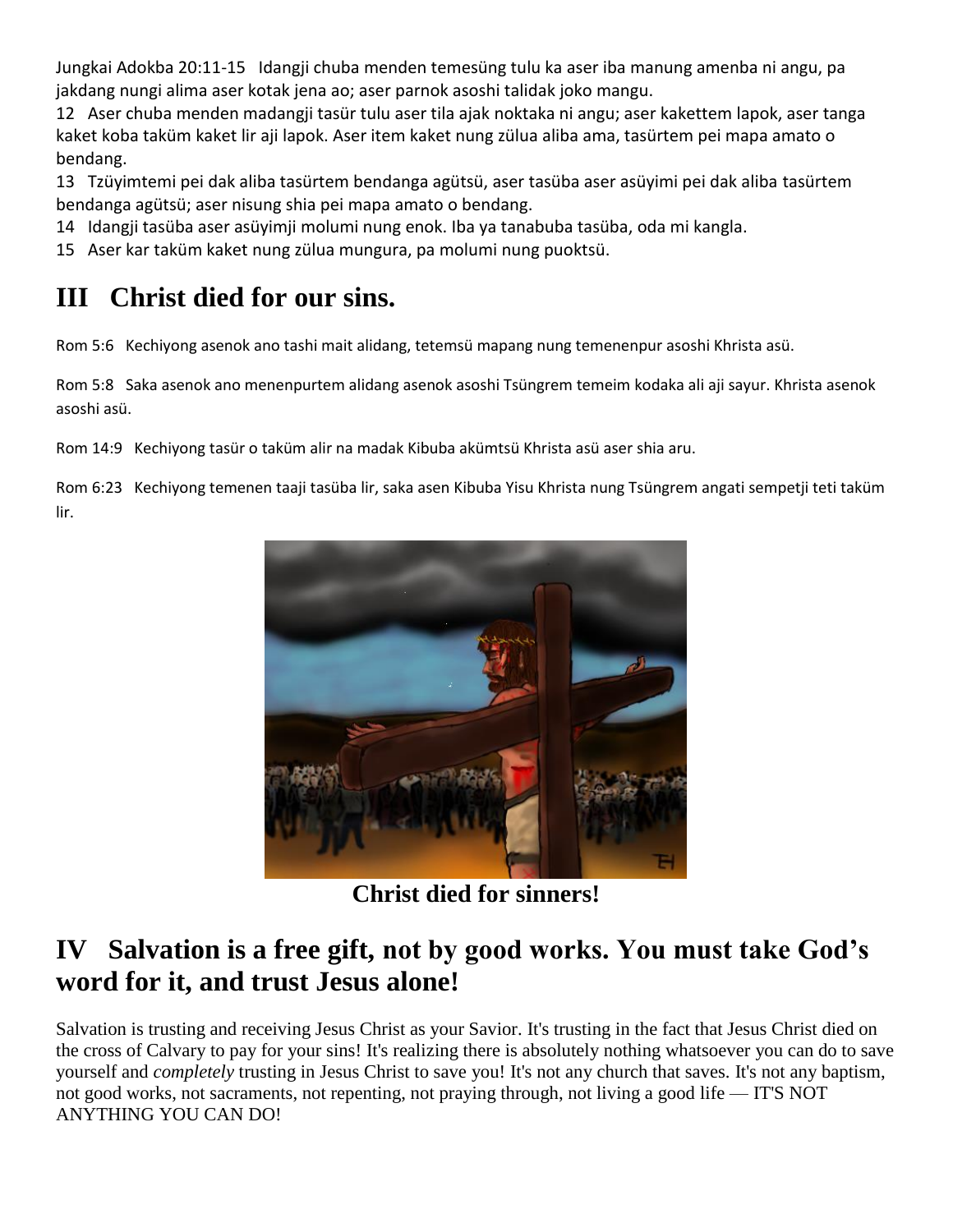Tenyartem Mapa 4:12 Aser tangar shinga daka tekümtet mali, kechiaser kechi agi nenok kümzüktsüla, anüng kübok meimchir rongnung tangar tenüng kecha agüja mali."

Efesa 2:8-9 Kechiyong taochi agi tamang ajanga nenok kümzükogo; aser aji nenok pei sasai inyakba agi masü, saka aji Tsüngrem sempet. Shingaia asüküma moulutsü asoshi aji mapa agi masü.

Tita 3:5 idangji asenok sasa inyakba temeshi mapa agi masü, saka pa pei yimlibilem amato tanaben asoba agi shidokja Tanela Temeshi-i tasen kümtsüba agi pai asenok kümzük;



# **V We must put our faith and trust in Christ in order to be saved.**

Rom 4:24 Saka asenok asoshia aji zülua lir. Kechiyong shibai asen Kibuba Yisu tasü nungi shia arudaktsü, pa dak asenoki amang nung ano asenok atema asen tamangji temeshiba ama züngshitsü.

Rom 10:9-10, 13 Kechiaser nai ne tebang agi Yisuji Khrista ta nangzükra, aser ne temulung nung Tsüngremi pa tasü nungi shia arudaktsü ta amangra, na kümzüktsü. Kechiyong temeshiba akümtsü asoshi nisungi temulungjang telung nungi amanger, saka tekümtet angutsü asoshi tebang agi nangzüktsüla. Kechiyong 'Shibaisa Kibuba tenüng nung jadir kümzüktsü.'